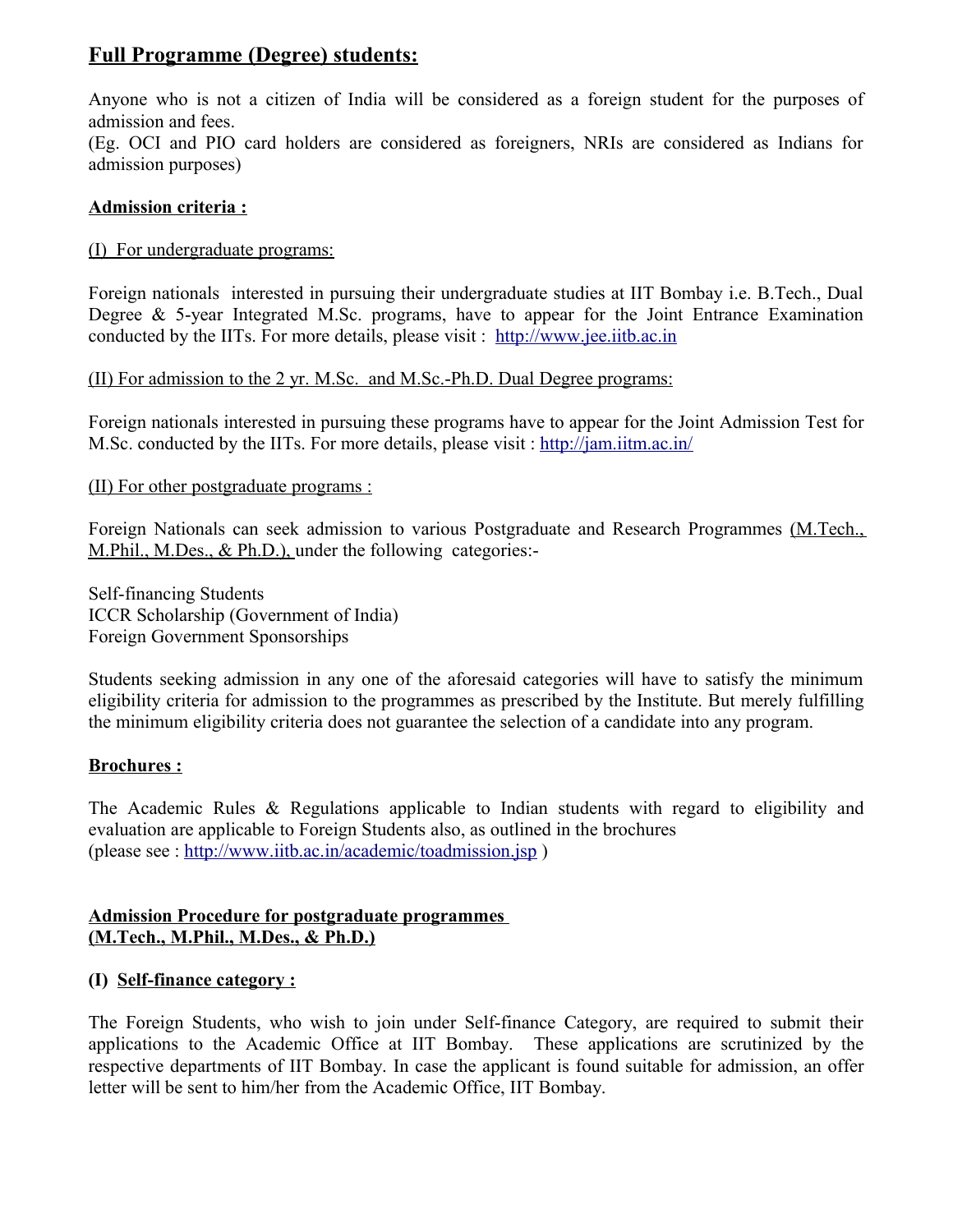# **(II) ) ICCR Scholarship (Government of India) :**

Candidates desirous of admission under this Fellowship Programme are required to apply through the Indian High Commission/Embassy as the case may be, in their respective Countries. They will send the application to ICCR, Government of India and then ICCR will forward the application/s to the Academic Office at IIT Bombay for consideration. In case the candidate is found suitable for admission, an offer letter will be sent to him/her through Indian Council for Cultural Relations, New Delhi.

# **(III) Foreign Government Sponsorships :**

The application should be submitted to the Academic Office at IIT Bombay, either by the candidate or the sponsoring authority. In case the candidate is found suitable for admission, an offer letter will be sent to him/her or the sponsoring authority (as applicable).

*Note :* 

- *(1) The competent Committees of the Departments are the ultimate decision makers in accepting the students.*
- (2) *Students interested in pursuing the Master of Management degree should directly contact the Head of SJM School of Management (*[hod@som.iitb.ac.in](mailto:hod@som.iitb.ac.in) *,* [admissions@som.iitb.ac.in](mailto:admissions@som.iitb.ac.in) *) for the application process.*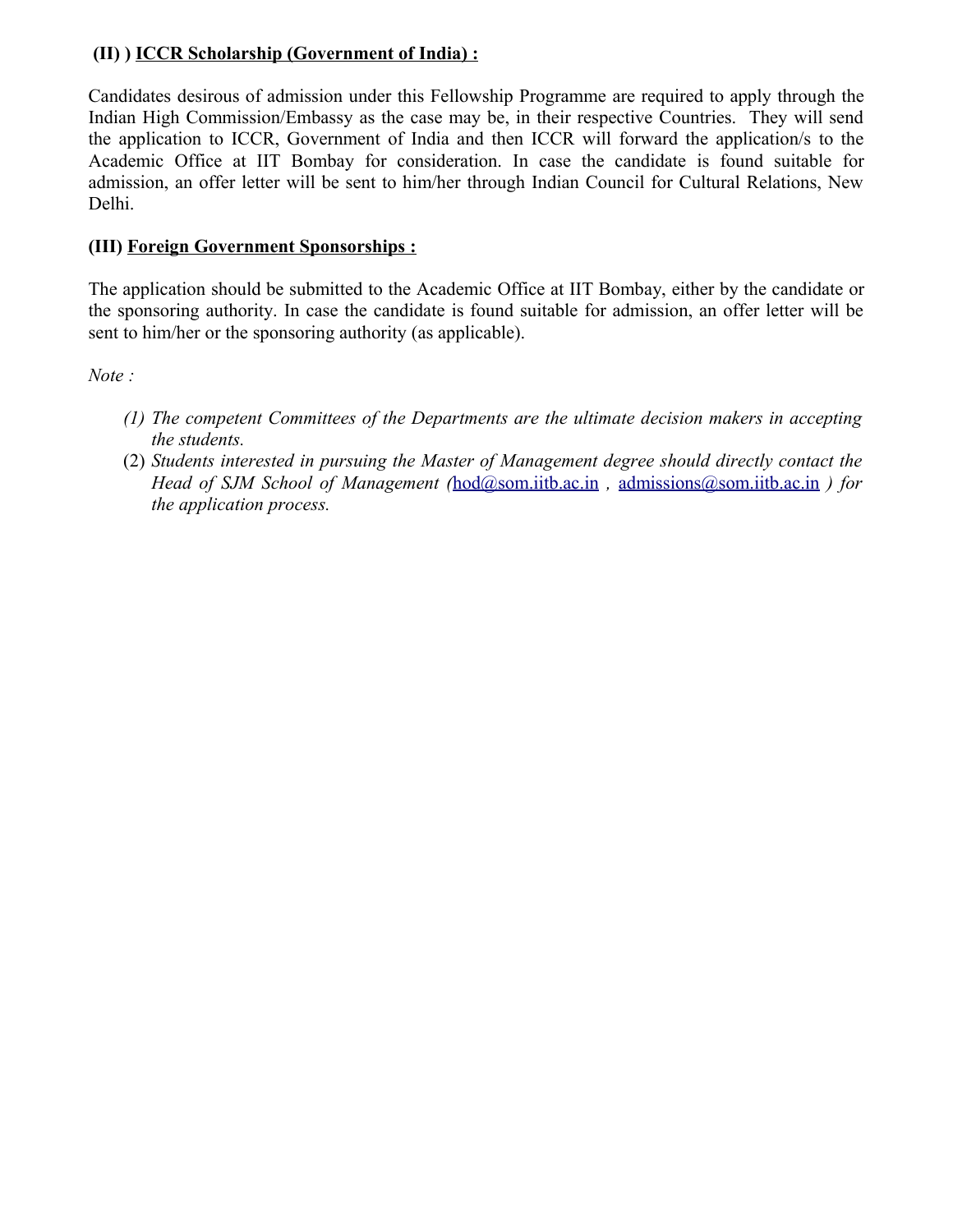# **Documents required :**

## **(Applications will be processed only on submission of all the requisite documents within the application deadline)**

Foreign students are required to submit following documents:-

- 1) Application form
	- M.Tech. & M.Phil.:<http://www.ir.iitb.ac.in/wp-content/uploads/M-Tech-M-Phil-App-form.pdf> M.Des :<http://www.idc.iitb.ac.in/admissions/IDC-application-foreign-students.pdf> Ph.D. : <http://www.ir.iitb.ac.in/wp-content/uploads/Ph-D-App-form.pdf>
- 2) Copy of the grade transcripts with the explanation of the assigned grades. (Certified English translation is required, if the document is in other language).
- 3) Statement of purpose.
- 4) Bio-Data / Curriculum vitae / Resume
- 5) Financial undertaking :
	- A letter of recommendation from the Govt. certifying that the fees will be paid by the Govt., or
	- A copy of the student's bank statement showing a balance of at least US \$ 10000 (in case of the 2-yr. post graduate program) or US \$ 20000 (in case of a Ph.D. program)
- 6) Personal particulars of Foreign Scholars coming to India [\(http://www.ir.iitb.ac.in/wp-content/uploads/Personal-Particulars.doc](http://www.ir.iitb.ac.in/wp-content/uploads/Personal-Particulars.doc) )
- 7) Three recommendation letters at least one recommendation should be about the student's academic performance issued by a faculty member.
- 8) Documentary proof to illustrate fluency in English language.

**If English is not the first language or language of medium of instruction (during secondary & higher education),** a pass in any of the following two tests will be required:-

- 1. The Test of English as a foreign language (TOEFL), administered by the Educational Testing Service in the US, in which scores of at least 580 overall and 4.0 in the Test of Written English are required. The computer based test requires scores of at least 240 overall and 4.0 in essay writing. The internet based test requires scores of at least 95 overall with a minimum score of 20 in writing.
- 2. The International English Language Testing Service(IELTS) test, administered by the British Council, in which scores of 6 or more in each section and an overall score of 6.5 are required.

Test scores more than two years old will not be accepted for consideration.

9) Copy of the passport (page showing your nationality and personal details).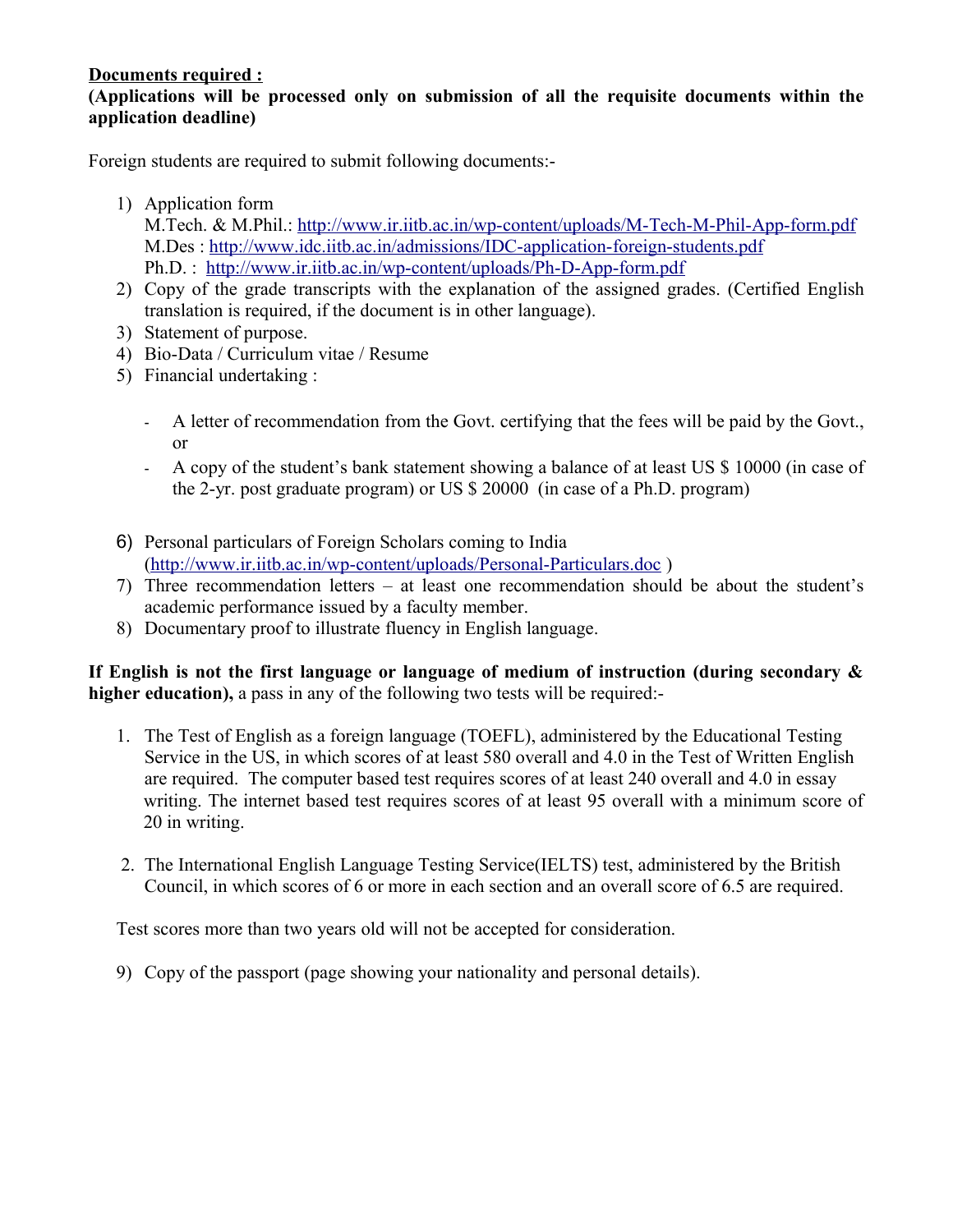#### **Fee structure** *#*

**(applicable for any new admission w.e.f Autumn semester of the Academic year 2012-13 and all students admitted from the Autumn semester of the Academic year 2010-11 )** *:*

**Postgraduate programmes (Full time programme) : (M.Tech., M.Phil., M.Des. & Ph.D)**

A) **Fees payable at the time of admission:**

| <b>Particulars</b>                        | <b>Fees</b>     |
|-------------------------------------------|-----------------|
| <b>Admission Fee</b>                      | <b>US\$ 300</b> |
| <b>International Students Association</b> | US\$<br>- 50    |
| Security Deposits (Refundable)            | <b>US\$ 150</b> |
| <b>TOTAL</b>                              | <b>US\$ 500</b> |

#### B) **Per Semester (2 semester per year):**

| Particulars  | ees  |
|--------------|------|
| Tuition fees | 2000 |

(US\$ 1000 in case of students from SAARC countries **\***)

#### C) **Other fees:**

| <b>Particulars</b>                      | <b>Existing Fees</b>    | <b>Revised Fees</b>       |
|-----------------------------------------|-------------------------|---------------------------|
|                                         |                         | $(w.e.f.$ Autumn 2012-13) |
| Examination fee                         | 350<br>Rs.              | 500<br>R <sub>S</sub> .   |
| Registration fee                        | 200<br>Rs.              | 500<br>Rs.                |
| Gymkhana fee                            | 500<br>R <sub>S</sub> . | 750<br>Rs.                |
| Hostel Seat Rent $\omega$               | 2500<br>Rs.             | 2500<br>Rs.               |
| Electricity & Water charges $\omega$    | 2000<br>Rs.             | 2500<br>$\rm Rs$          |
| Medical fee                             | 500<br>Rs.              | 1000<br>Rs.               |
| <b>Student Benevolent Fund</b>          | 500<br>Rs.              | 1000<br>Rs.               |
| Hostel Establishment charges $\omega$   | 1000<br>Rs.             | 2000<br>Rs.               |
| Contribution to Hostel Subsidy $\omega$ | 6000<br>Rs.             | 6000<br>Rs.               |
| <b>TOTAL</b>                            | Rs. 13550               | Rs. 16750                 |

#### D) **Annual insurance premium** Rs. 126

E) In addition to the above, every student has to pay Semester Mess Advance of Rs. 10000/- (every semester), Refundable Mess Advance of Rs. 2000/- (at the time of joining) and Rs. 1000/- towards Bus Pass (per year).

> (These are approximate amounts. The actual amounts will be communicated to the students by the respective hostels at the time of joining).

 **# All fees are subject to revision from time to time.**

- **\* SAARC Countries : Afghanistan, Pakistan, Bangladesh, Nepal, Sri Lanka, Bhutan, Maldives**
- **@ Student not staying in the hostel need not pay these fees**

A very limited number of tuition fee waivers may be given to exceptionally brilliant Doctoral students. The candidate may get in touch with the Heads of the corresponding Departments about the tuition fee waiver policy.